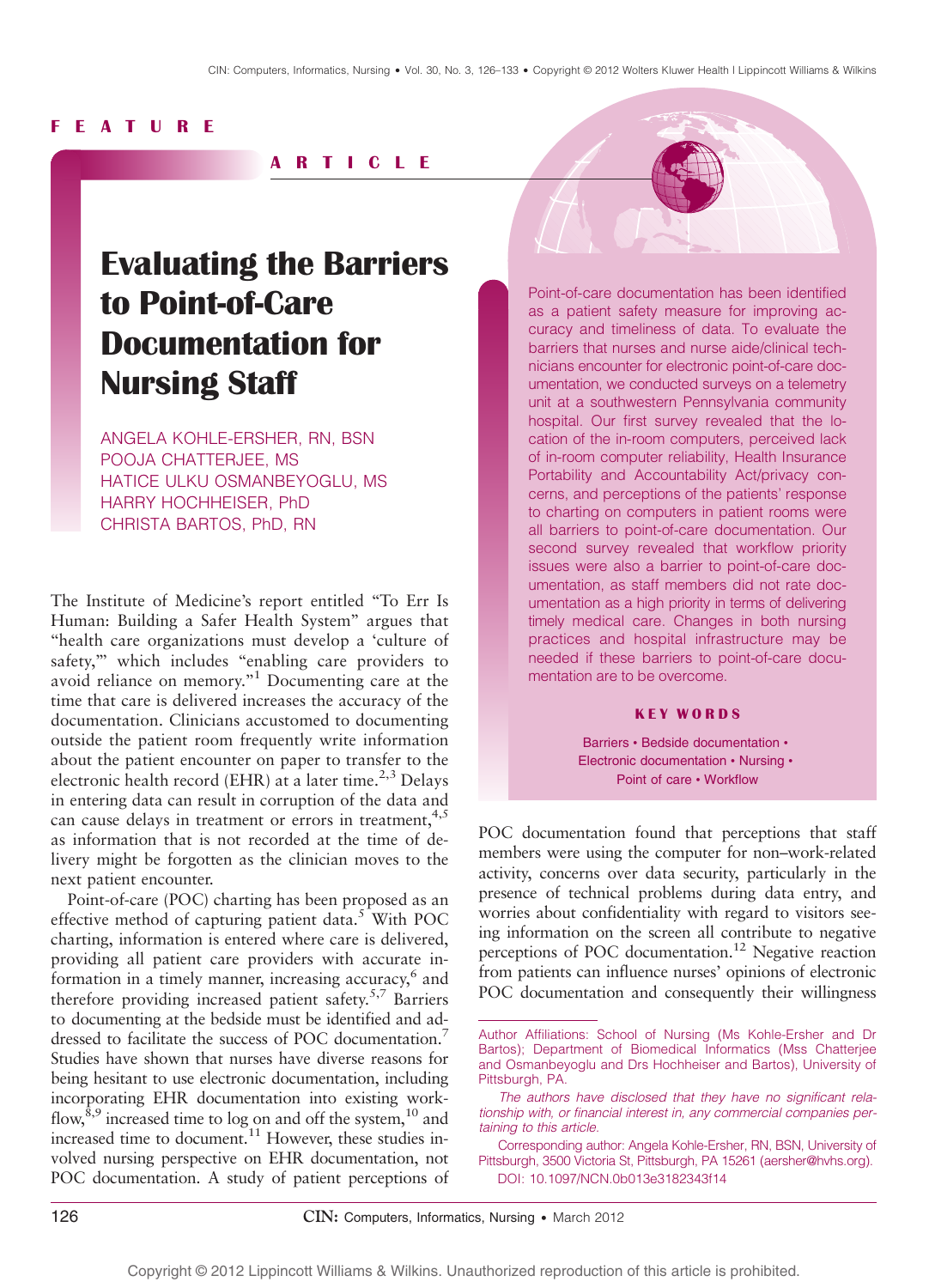to use it. We are unaware of any previous studies that examine barriers to POC documentation for nursing staff.

Barriers and resistance can be expected any time changes are implemented. $^7$  A recent article by Lee and McElmurry<sup>8</sup> on nursing workflow disruptions pointed out that adding computerized charting requires changes in workflow. As understanding the potential barriers to use may be a necessary step in designing systems that will meet the goals of effective POC documentation, this study examines barriers that the nursing staff encounters during POC documentation. We also examine and explore the possibility that placing a low priority on documentation might present a barrier to POC documentation for nursing staff.

# METHODS

### Study Setting

The study was conducted during the summer of 2010 in a 48-bed telemetry unit in a southwestern Pennsylvania hospital. This unit was chosen because it had the largest staff in the hospital, allowing for a larger sample size for the study. Approval to conduct the study was received from the vice president of Patient Care Services and the unit manager. The study results are being used as part of a quality improvement project for the hospital's health care system. As the study consisted of staff interviews and surveys in the interest of quality improvement, it was determined that institutional review board approval was not required.

The staff of the telemetry unit had been using full electronic documentation since 2008 using a customized charting application, referred to locally as BEACON (Bridging Electronics and Clinicians Online) (McKesson, San Francisco, CA). In-room computers are mounted to the walls of the patient rooms in the telemetry unit. The configuration and small size of the rooms, along with electrical code requirements, limited the options for the type and placement of the computers. Some of the computers in the telemetry unit are mounted on the wall at the foot of the patient beds, while others are mounted on walls beside the patient beds. Although unit managers in the hospital had been encouraging the staff to document at the POC, audits of hospital-wide computer use had shown little in-room computer use.

### Study Design

This qualitative study used two instruments developed to assess nursing staff's attitude towards POC charting and their workflow priorities. The first, the electronic documentation interview, was an interview that contained both structured and open-ended questions designed to elicit discussion of barriers to POC documentation. This instrument was used in interview settings (Table 1).

The second questionnaire, the workflow survey, was designed to identify if documentation was considered a high priority relative to other tasks. This questionnaire contained closed-ended checkbox style questions that rated priority of tasks that nursing staff encounter during a scheduled shift. Specifically, the survey asked when (time of day) various activities occurred, what the priority of completing each activity was for the respondent in terms of personal preference, and what the priority

### Table 1

Sample Questions Included in the Workflow Survey and Electronic Documentation Interview

### Workflow Survey and Electronic Documentation Interview Shared Questions

| Demographic questions                                  |
|--------------------------------------------------------|
| What is your sex?                                      |
| What is your job title?                                |
| What shift do you usually work?                        |
| Opinions on EHRs (Likert scale, strongly agree to      |
| strongly disagree)                                     |
| The use of EHRs helps improve patient care.            |
| Using electronic documentation improves the quality of |
| documentation related to patient care.                 |
| Electronic health records provide more security to     |
| patient's privacy than paper records.                  |
| Computerized charting decreases the workload of the    |
| nursing staff.                                         |
|                                                        |

#### Electronic Documentation Interview

What aspects of the charting process work better now than they did before BEACON electronic documentation?

What aspects of the charting process work worse now than they did before BEACON electronic documentation?

What are the elements of the BEACON electronic documentation system that you like?

What are the elements to the BEACON electronic documentation system that you dislike?

Overall, what would have to change to make you more likely document on the computer in the patient's room?

#### Workflow Questions

When do these activities most often occur during your typical day at work (variables)?

- Please rate the priority of completing the following activities that occur on the typical day at work (variables).
- Variables: rounding with physician, completing/executing physician orders, obtaining patient physical assessment, obtaining patient vital signs, medication administration, assisting patient with ADLs, dressing changes, planning/ coordinating care for patient, updating/educating patient and family, preparing patient for tests/surgery and their documentation

CIN: Computers, Informatics, Nursing • March 2012 127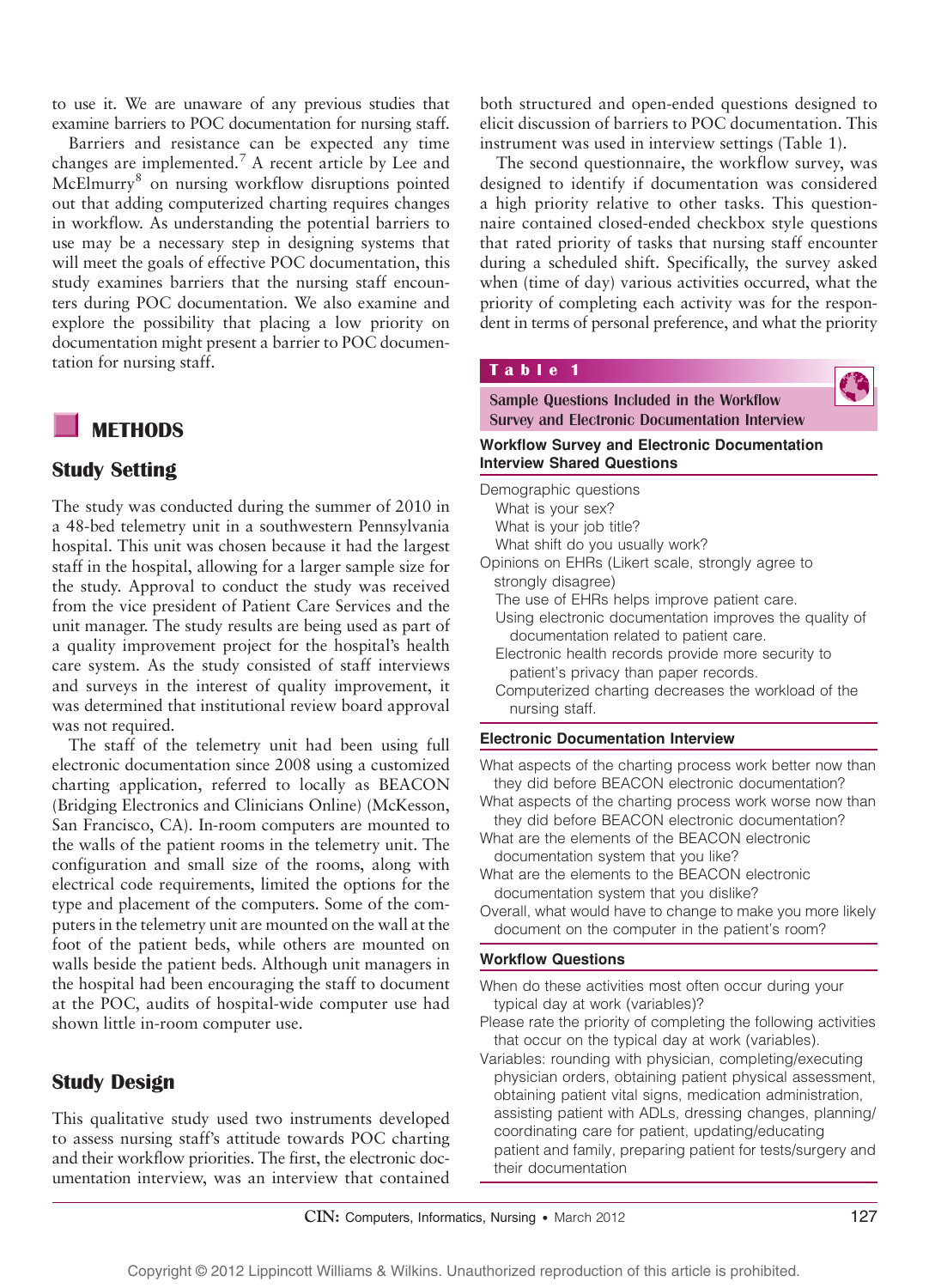of completing the task was for the respondent in terms of timely medical care. These questions were intended to determine whether charting was not occurring at the POC because other tasks were perceived to be of higher priority, and if nursing staff perceived the priority of charting differently if it were discussed in terms of timely medical care as opposed to personal preference. The scale ratings were from highest priority (must be done immediately) to important (can be done later). This rating scale was based on the assumption that all nursing tasks listed would be considered important, but some would be more urgent than others.

Both the electronic documentation interview and the workflow survey contained the same questions on demographic information and opinions about electronic medical records. Demographic questions about sex, highest level of education, and hours per week of computer use outside work were added to determine whether these were factors in the use of computers for electronic documentation in the room. Questions on opinions of EHRs were used to explore potential relationships between attitudes to EHR and utilization of POC charting. Validated questions from a study by Moody et  $al<sup>3</sup>$  were modified to identify nurses' perceptions of barriers and attitudes about EHRs and POC documentation.

### Electronic Documentation Interviews

The electronic documentation structured interviews were conducted during the course of the RNs' and nurse assistants/clinical technician's (NA/CTs') scheduled shifts, as time permitted. Participation was limited to RNs and NA/CTs who worked on the telemetry unit. A total of 20 participants including 14 RNs and six NA/CTs were interviewed. Participants were recruited during their scheduled shift upon availability. The electronic documentation interviews consisted of manual completion of the survey, along with open-ended questions to elicit discussion. Data were collected both in a group setting on a night shift and in one-on-one interviews during a day shift.

# Workflow Surveys

The workflow survey was a questionnaire in paper form. It was designed to be filled out by the nurses independently at their convenience. We distributed paper surveys to the telemetry unit nursing manager for distribution to the staff. We also left the surveys out at the main nurse station and went to the telemetry unit several times during the 2-week period to encourage staff to take the survey. Twenty-four workflow surveys were completed. Participation was limited to RNs and NA/CTs who worked on the telemetry unit. A total of 24 participants volunteered for this survey, including 16 RNs and eight NA/CTs. Seven of the RN respondents and four of the NA/CT respondents had also completed the electronic documentation interview.

# ANALYSIS

The data collected were examined to see if there was any relation between the categorical variables in the surveys and the nonuse of POC documentation. To identify the common themes, data analysis was conducted by plotting the responses to each question against the options presented. The responses obtained in the interviews were used to collect all of the barriers identified by the participants.

# **RESULTS**

## Electronic Documentation Interview Results

Electronic documentation interview subjects were from 20 to 65 years old, with 55% younger than 36 years (Table 2). Eighteen were females, and two were males. Fourteen participants were RNs, and six were NAs or CTs. Of the RNs, one was an RN-MSN, five were RN-BSNs, three were RN-ADNs, and five were RN diploma nurses (Table 2). Of the 14 RN respondents, three had been nurses for less than 2 years, five had been a nurse for 3 to 5 years, two had 16 to 25 years of experience, and three had been a nurse for more than 25 years. Forty-five percent of the respondents used the computer from 1 to 3 hours a week outside work, and 35% used the computer more than 7 hours a week outside work (Table 2).

Eighty percent of the respondents agreed that EHRs help improve patient care. However, opinions as to whether computerized charting decreases the workload of nursing staff were mixed. Forty-five percent of the respondents agreed or strongly agreed that computerized charting decreases the workload of nursing staff, 35% of the respondents were neutral to the question and 20% of the respondents disagreed or strongly disagreed.

In response to the question ''With electronic documentation where do you usually chart the following?," most items were charted outside the patient room. Comparing where nursing staff documented before and after the switch to electronic documentation (Table 3) responses indicate some potential increase in charting in the room, but the small number of responses prevents the identification of any statistically significant changes. Little change was noted in charting outside patient rooms.

For the follow-up question ''Please describe the factors that influence your choice of location for charting these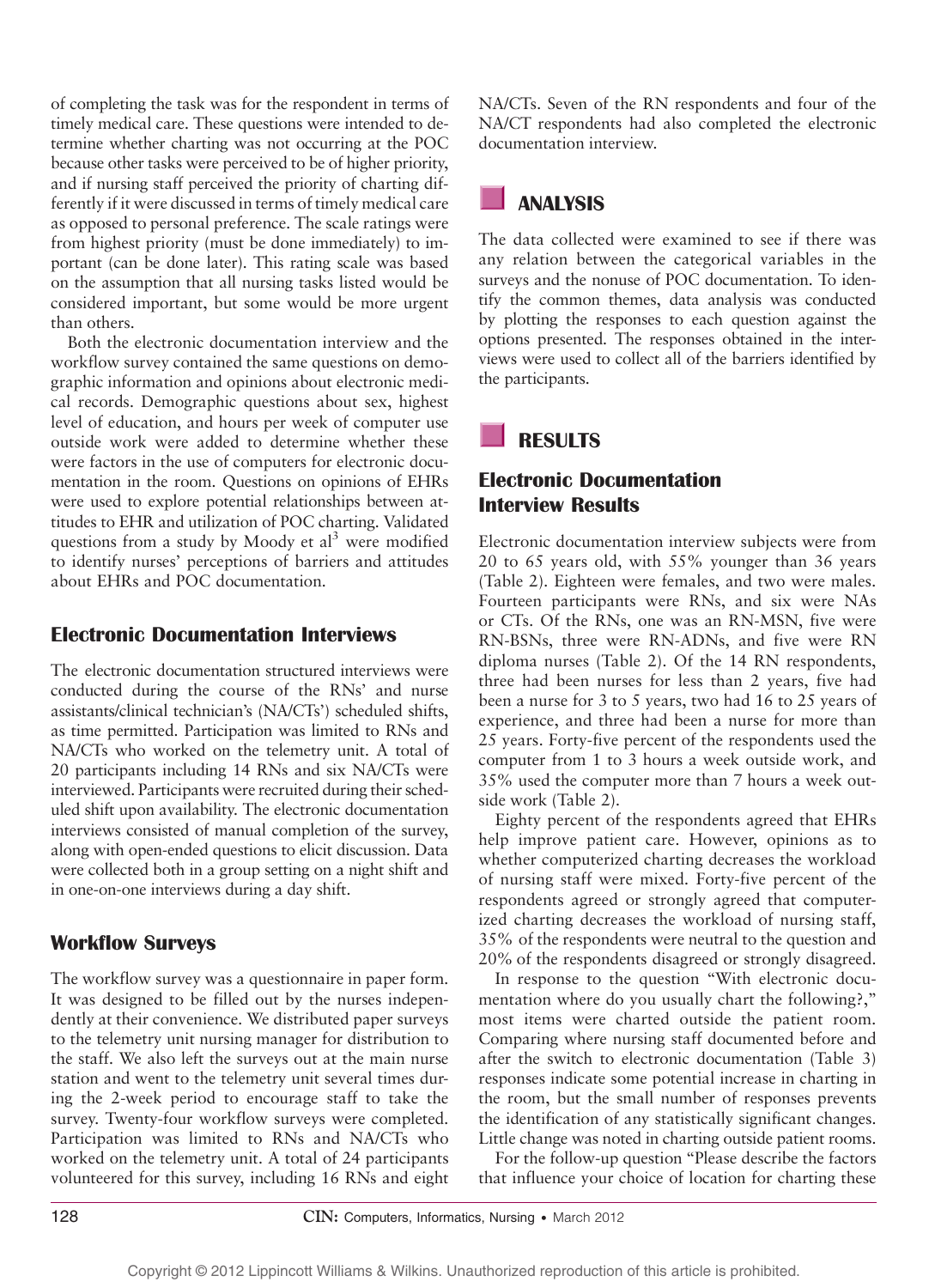Table 2

Demographic Information



|             |                | <b>Workflow Survey</b>                    |            |  |
|-------------|----------------|-------------------------------------------|------------|--|
| <b>RN</b>   | NA/CT          | <b>RN</b>                                 | NA/CT      |  |
| $37(20-65)$ | 32 (20-50)     | 35 (20-65)                                | 26 (20-40) |  |
|             |                |                                           |            |  |
|             | 2              |                                           | 2          |  |
|             | 3              |                                           | 5          |  |
| 5           |                | 6                                         |            |  |
| 3           |                | 2                                         |            |  |
| 5           |                |                                           |            |  |
|             |                |                                           |            |  |
|             |                |                                           |            |  |
|             |                |                                           |            |  |
|             |                |                                           |            |  |
| 3           |                | 4                                         |            |  |
|             | 2              | 5                                         |            |  |
|             | 2              |                                           |            |  |
|             | $\overline{c}$ |                                           | 2          |  |
|             |                |                                           |            |  |
|             |                |                                           |            |  |
| З           |                |                                           |            |  |
|             |                |                                           |            |  |
|             |                | 2                                         |            |  |
| 6           |                | 4                                         |            |  |
|             |                |                                           |            |  |
|             |                | 2                                         |            |  |
|             |                | 8                                         |            |  |
|             |                | <b>Electronic Documentation Interview</b> |            |  |

different data types," 45% of the respondents gave more than one factor. Respondents said the location of the computer in the patient's room was a barrier. Fifteen percent of the respondents said the computer was not close to the patient, and 15% said the computer was awkwardly placed. Forty percent of the respondents said that the computers in the patient rooms were slow or did not always work. Fifteen percent of the respondents were concerned about the privacy implications of asking questions in front of the patient's roommate. Ten percent of the respondents said that patients get upset when the nurse charts in the room because the nurse's back is facing the patient. Another 10% said it was difficult to chart in the rooms because the patient and families try to talk to them while they are charting. One respondent said she could not sit down in the room while she charted. She said that for a lot of her shift, she is up and moving; charting outside the room was one of the few things she could do sitting down. One respondent said he repeatedly forgot to use the in room computers.

#### Table 3

Charting Locations Before and After Introduction to Electronic Documentation

Before/After Electronic Documentation, Where Did/Do You Usually Chart the Following?

|                           | <b>Before Electronic Documentation</b> |                     |     | <b>After Electronic Documentation</b> |         |                     |     |       |
|---------------------------|----------------------------------------|---------------------|-----|---------------------------------------|---------|---------------------|-----|-------|
|                           | In Room                                | <b>Outside Room</b> | N/A | Total                                 | In Room | <b>Outside Room</b> | N/A | Total |
| Admission assessments     | З                                      | 9                   | 8   | 20                                    | 5.      | 10                  |     | 19    |
| Vital signs               |                                        | 14                  |     | 20                                    | .h      | 15                  |     | 20    |
| Intake and output         |                                        | 14                  |     | 20                                    |         | 16                  |     | 21    |
| Physical assessments      |                                        | 12                  | 8   | 20                                    |         | 13                  | 5   | 21    |
| Care plans                |                                        | 13                  |     | 20                                    |         | 12                  | 6   | 20    |
| Medication administration |                                        |                     | 8   | 20                                    |         |                     | 6   | 21    |
| Mediation reconciliation  |                                        | 12                  | 8   | 20                                    |         | 13                  | 6   | 19    |

Abbreviation: N/A, not applicable.

CIN: Computers, Informatics, Nursing . March 2012 129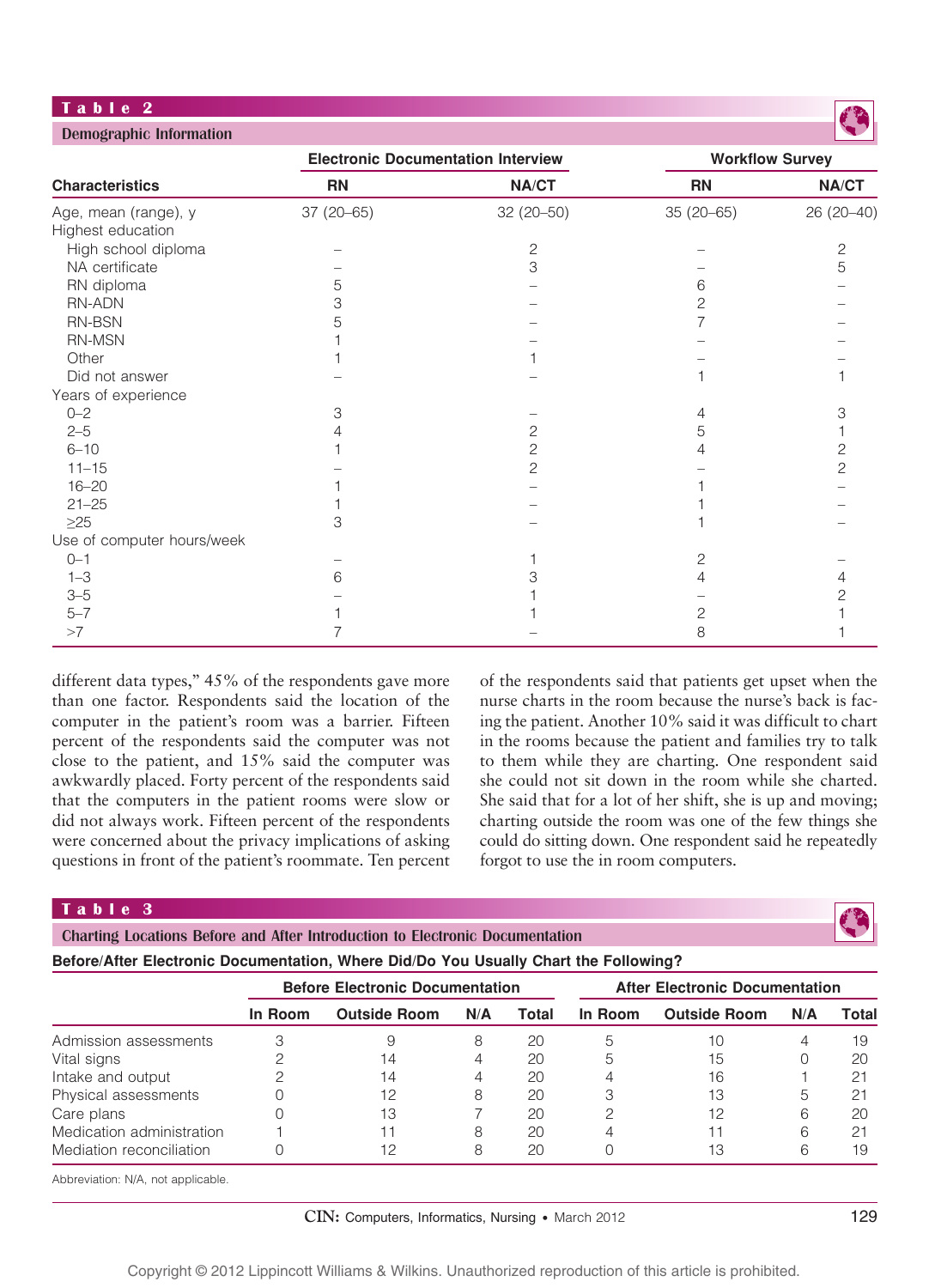Two questions were asked about positive aspects of electronic documentation. In response to the question ''What aspects of the charting process work better now than they did before BEACON electronic documentation?,'' five respondents said it was easier and faster to chart with BEACON than by using paper documentation. Two respondents said BEACON was also a good reference for information including medical history and current laboratory results. One respondent liked the ability to chart wherever there was a computer, while another liked the ability to copy forward charting from a prior charting session. In response to the question ''What are the elements of the BEACON electronic documentation system that you like?," seven respondents simply said it was easier and faster to chart electronically. Six respondents liked the design layout of the charting application. Two of the six said the layout made it easy to know what the charting requirements were. Two others said it was easy to find information that others had charted. One of the respondents liked the ability to copy their previous charting.

Two questions were asked about the negative aspects of electronic documentation. Seven respondents cited the amount of time it takes to log in to the charting application as a concern. Two respondents said the program often froze in the patient rooms. One respondent said the program shut down in the middle of charting. The location of the computers in the patient rooms was a problem for one of the nursing staff because she had to turn her back to the patient to chart.

In response to the question "Overall what would have to change to make you more likely to document on the computer in the patient room?," one nurse said that she could not think of anything that would make her more likely to chart in the room. Another said that there were no changes that would make her want to chart in the room because she wanted the patient to be comfortable. Several respondents requested more reliable or speedier computers. One commented, ''make it work, let us get into the system quickly in the room... they (computers in patient rooms) just do not work all of the time.'' A few suggested portable computers. Of these, one wanted the portable computer because it was uncomfortable to stand, and one stated that with a portable computer, she would not have to log in and log out all of the time. Three respondents said they would change the location of the computers in the patient rooms. Two of those respondents wanted to be able to face the patients as they were charting, while the third wanted the computer closer to the patient activity. Some respondents also felt that the patient rooms were too small and noted that, many times, visitors would have to move for the nurses to be able to get to the computers.

One respondent said that, most of the time, the computers in the rooms were off and that it took too long to start them up. Another respondent said that on the night shift, the computers were too bright and the light from the computers kept the patients awake. She described a time that her in- room charting had disturbed a patient's rest. After the patient complained, the nurse was hesitant to chart in any room on the night shift. Two nurses also said that the nurse's station has everything they needed for charting, including the patient's paper medical record so they felt that it was more convenient to chart there.

Another frequently heard theme in the interviews was nurse concerns about violating the Health Insurance Portability and Accountability Act (HIPAA) and patient privacy by charting admission assessments in the patient room. Two respondents were concerned about the possibility of family members being able to see things that the patient might not want them to see. Another nurse was concerned about patient confidentiality when users left electronic records open on the computer. We were also told that many questions, including a physical abuse screen and an alcohol/drug abuse screen, were private and should not be asked across the room in front of another patient. One nurse told us about a time when she was doing an admission assessment in a semiprivate room. The computer was on the wall next to another patient's bed. The other patient had two visitors who were sitting in chairs next to the computer. The nurse said she looked at the computer to see the questions. She then had to walk past the first patient's bed to ask the new patient those questions. The nurse then returned to the computer to chart on the new patient's responses and gather more questions. This sequence was repeated until the admission assessment was completed. The nurse commented that charting admission assessments in semiprivate rooms was awkward as she was worried about respecting the new patient's privacy.

# Workflow Survey Results

Twenty-four questionnaires were completely filled out by the telemetry unit staff for the workflow survey. An additional participant omitted one section of the survey, and her responses were excluded. Participants' ages ranged from 20 to 65 years, with 68% being younger than 36 years (Table 2). Twenty-three respondents were females, and one respondent was male. Sixteen were RNs, and eight were NAs or CTs. Of the RNs, on the question of highest level of education, seven were RN-BSN, two were RN-ADNs, and six were RN diploma nurses (Table 2). Two of the nurses listed their highest level of education as ''other'' with comments that one had a BA in psychology and one had an MBA in communications. Of the RN respondents, four had been nurses for 0 to 2 years; five nurses, for 3 to 5 years; four nurses, for 6 to 10 years; and two nurses, for 16 to 25 years. Of the 24 respondents, eight use a computer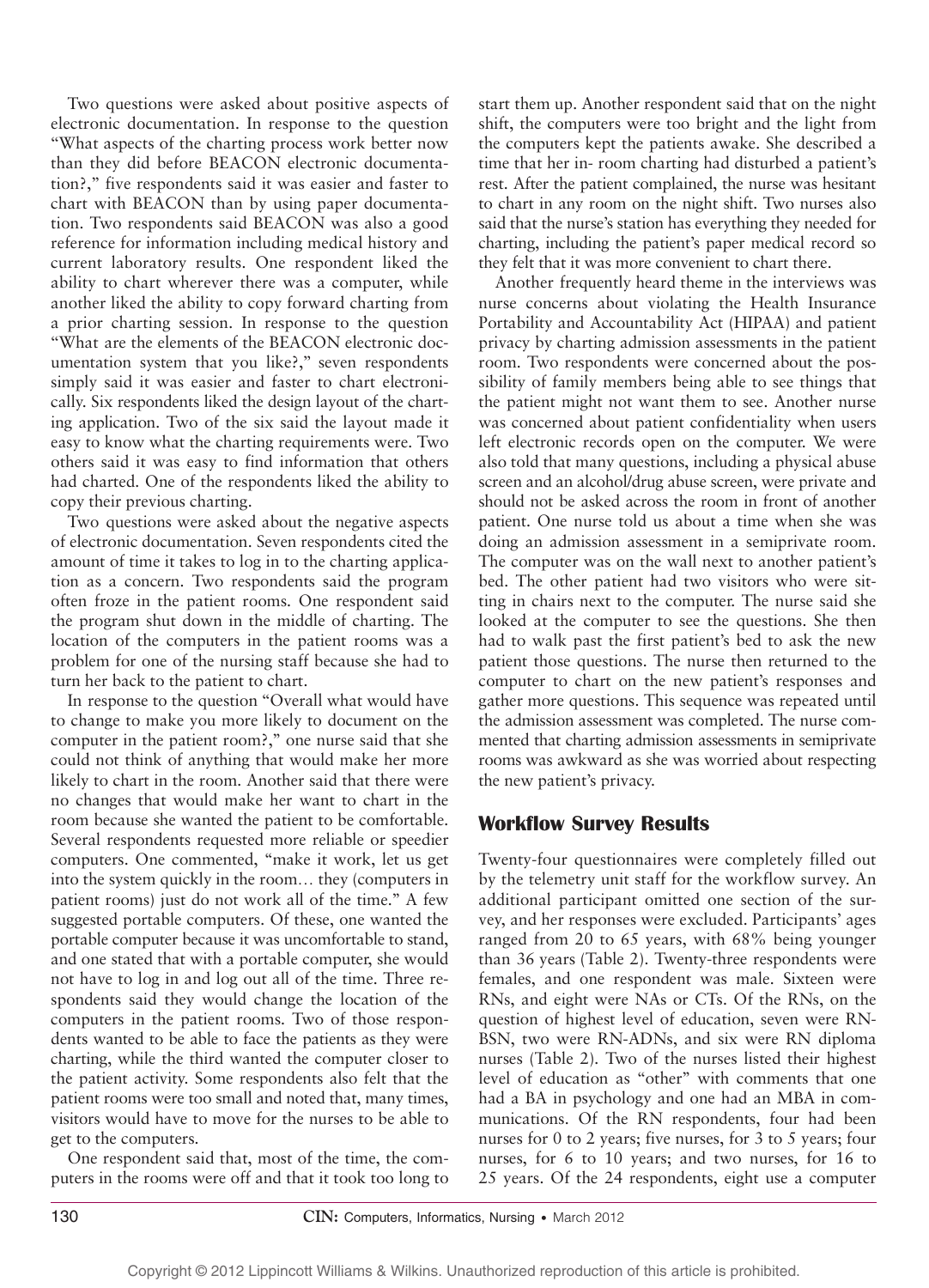outside work for 1 to 3 hours per week and nine use a computer outside work over 7 hours a week(Table 2).

The 7 to 10 AM time slot was chosen by most of the 16 nurses, regardless of the shift they normally work, as the time slot that eight of the 16 tasks were most likely to occur. The tasks chosen as most likely to occur in the 7 to 10 AM time slot were rounding with physician, obtaining patient vital signs, electronic documentation of vital signs, medication administration, electronic documentation of medication administration, dressing changes, electronic documentation of dressing changes, and electronic documentation of care plans, patient-family education, and test or surgery preparation.

Half of the tasks chosen as most likely occur to from 7 to 10 AM were electronic documentation tasks. However, when nurses were asked to rate the priority of the activity and the documentation of the activity, the documentation of the activity was chosen at a lower priority rating than performing the activity in most cases and often chosen at the lowest priority rating. The priority with the highest frequency for documenting most tasks was lower than that of carrying out any other task. These results would suggest that charting the task is perceived as a low priority.

Furthermore, with the follow-up question ''In terms of timely medical care, please rate the priority of the following tasks," little difference in priority assignment for charting tasks was noted as compared to personal preference of charting tasks (Table 4). This would suggest that nursing staff in this study did not feel that documentation affects timely medical care. This finding is consistent with a recent study conducted by Munyisia et al<sup>9</sup> on perceptions of quality of electronic documentation in a nursing home. Munyisia et al found that despite encouragement from management, caregivers normally waited to document at the end of their shift, after attending to their resident's needs. They also found that after using an electronic documentation system for 31 months, caregivers believed that information documented electronically was similar to paper documentation in terms of communication, decision making ability, relevance, and reliability.<sup>9</sup>

# **DISCUSSION**

In response to our first research question regarding barriers to POC documentation, respondents identified several barriers to POC charting, including (1) the locations of the in-room computers, (2) perceived lack of inroom computer reliability, (3) HIPAA/privacy concerns, and (4) patients' response to POC charting in patient

#### Table 4

#### Workflow Survey—Nurse Responses

In Terms of Timely Medical Care for the Patient, Please Rate the Priority of the Following Activities that Occur on the Typical Day at Work

|                                                                                          |               | <b>No. of Respondents</b>                            |                                           |                                                               |                                       |
|------------------------------------------------------------------------------------------|---------------|------------------------------------------------------|-------------------------------------------|---------------------------------------------------------------|---------------------------------------|
|                                                                                          |               | <b>Highest</b><br><b>Priority-Done</b><br><b>Now</b> | High<br><b>Next Few</b><br><b>Minutes</b> | Priority-Done Important-Done<br>as Soon as<br><b>Possible</b> | Important-Can<br><b>Be Done Later</b> |
| Obtaining patient physical                                                               | Task          | 8                                                    | 2                                         | 6                                                             |                                       |
| assessment                                                                               | Documentation |                                                      | 5                                         |                                                               |                                       |
| Obtaining patient vital signs                                                            | Task          |                                                      | 5                                         |                                                               |                                       |
|                                                                                          | Documentation |                                                      | h                                         | 5                                                             | 5                                     |
| Medication administration                                                                | Task          | 6                                                    |                                           | 2                                                             |                                       |
|                                                                                          | Documentation |                                                      |                                           |                                                               | 6                                     |
| Assisting patient with ADLs                                                              | Task          | 6                                                    |                                           |                                                               | 3                                     |
|                                                                                          | Documentation |                                                      | 5                                         | 2                                                             | 9                                     |
| Dressing changes                                                                         | Task          |                                                      | 3                                         |                                                               | 5                                     |
|                                                                                          | Documentation |                                                      | 5                                         |                                                               | 10                                    |
| Planning/coordinating care<br>for patient                                                | Task          | З                                                    | $\overline{c}$                            | 5                                                             | 6                                     |
| Updating/educating patient<br>and family                                                 | Task          | 2                                                    | 4                                         | 6                                                             | 4                                     |
| Preparing patient for tests/surgery                                                      | Task          |                                                      |                                           | 5                                                             |                                       |
| Electronic documentation of care<br>plans, patient/family education,<br>test preparation | Documentation | 0                                                    |                                           |                                                               | 11                                    |

CIN: Computers, Informatics, Nursing • March 2012 131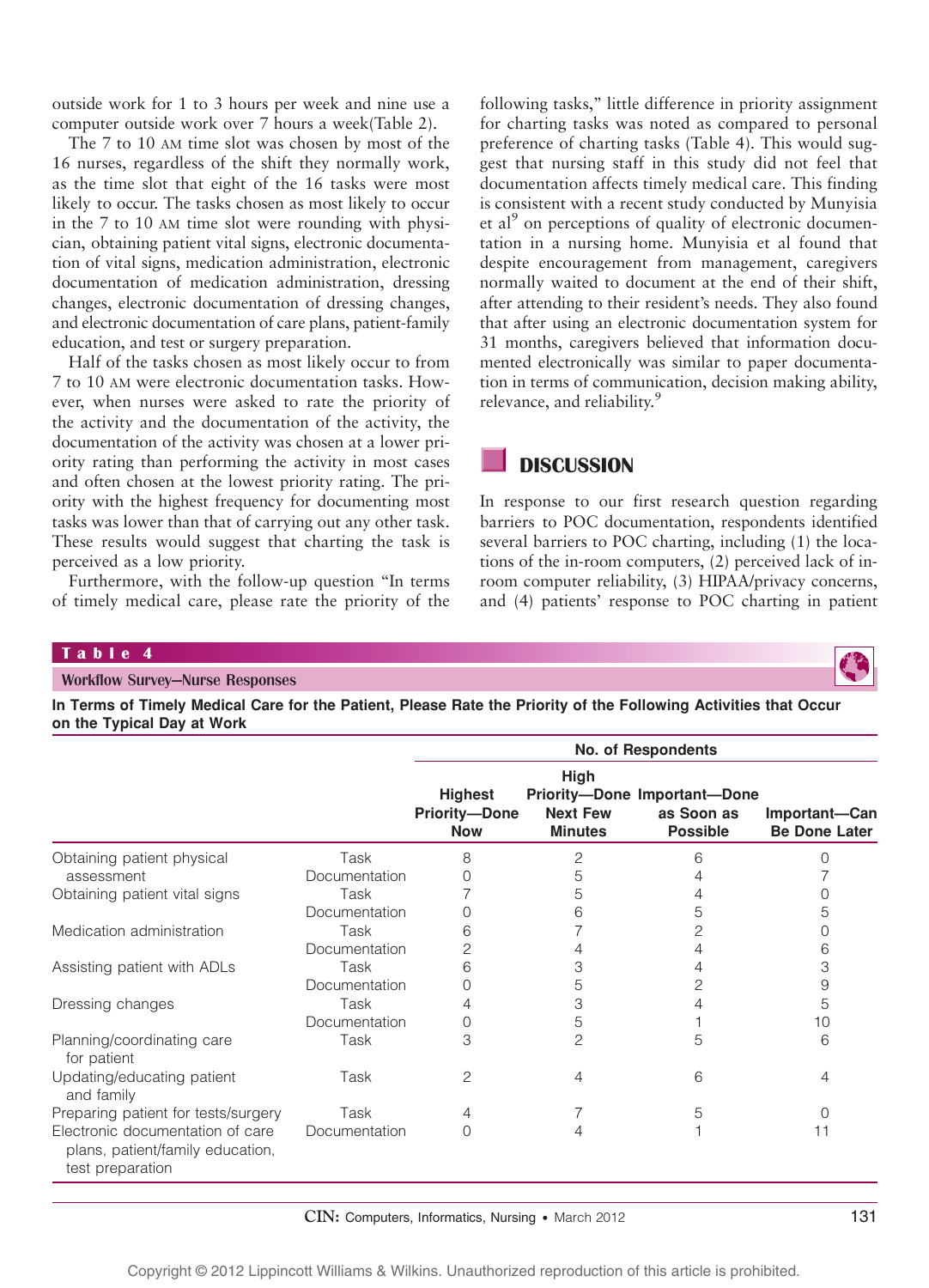rooms. Although only 20 nurses were interviewed for the electronic documentation interview, the same themes arose repeatedly.

(1) Location of the in-room computer. The hospital in our study was an older hospital with small semiprivate patient rooms. Location of the computers in the room was a challenge for the BEACON design team, with room size, configuration, and safety codes limiting possible locations. Computers on mobile arms were tested but were often in the way of patient equipment such as intravenous poles and bedside commodes. The size of the rooms on our study unit would also have limited the maneuverability of computers on wheels. A stationary space-saving wall mount was eventually chosen. The locations of the in-room wall mounts were decided based on engineering restrictions and on feedback from the staff of the Progressive Care Unit (PCU), the manager of the PCU, and the BEACON design team on a room-by-room basis.

Location of computers in patient rooms is a potential issue for any older hospital that is implementing POC documentation. Alternatives to stationary devices should be investigated. Limited options for mobile devices were available when the stationary computers were selected for our study unit in early 2008. Mobile devices such as tablets and netbooks are lighter in weight and have longer battery life than laptop computers from just a few years ago, making mobile devices viable alternatives to desktop computers.

- (2) Perceived computer reliability. The unit responsible for maintenance of the POC computers was surprised by the perceptions of computer reliability, as they had not received many complaints. This might be a result of the infrequent use of the computers in the room. In our study, the clinical staff had already lost faith in the reliability of the in-room computers after repeatedly running into issues such as slow start-ups and frozen screens. Perceived lack of reliability can be addressed by increased monitoring and testing of in-room computers by information technology (IT) staff.
- (3) HIPAA/privacy concerns. POC charting in semiprivate rooms raises the possibility of incidental disclosure of potentially sensitive information. When the nurse is standing at a wall-mounted computer in the room or sitting at the bedside with a laptop or paper questionnaire, others in the room may hear parts of the discussion. This is called incidental disclosure in the HIPAA Privacy Rule, and it is acceptable as long as reasonable measures are taken, such as talking softly, using passwords to protect data, and not leaving confidential data on computer screens when the computer is not in use by staff.<sup>13</sup> Education about HIPAA with regard to incidental disclosure might alleviate concerns for nursing staff.

(4) Patient response to in-room computer use. In-room computers bring the potential for distraction due to sounds of tapping keys, alert noises, and light emitted from displays. One nurse reported that a patient complained that the light from the computer was keeping her awake. Use of a dark background and a low power monitor could minimize emitted light and save power. Also, other nurses were worried that turning their backs to the patients while they charted would appear rude and upset patients. In a study by Wolf et al,<sup>12</sup> some patients did respond unfavorably to documentation in the room. Education of nursing staff about possible patient perceptions that may include using the computer for non–work-related activities, and measures used to keep personal information secure, would enable nursing staff to address patient concerns.

In response to our second research question regarding the importance of charting, the results from our workflow survey suggest that it is not a high priority for nursing staff. Whether it is done at the POC or at a computer outside the room, charting is not perceived as a high priority when compared to patient care tasks by the respondents to our survey. The nurses also did not increase the priority of charting when rating charting tasks in terms of timely medical care. This would suggest that education for nursing staff is needed to help them understand that charting does affect timely medical care.

Nursing staff's workflow priorities are the result of learning to work around the unpredictable patterns of patient care.<sup>6</sup> In 1992, Benner et al<sup>14</sup> wrote, "an expert nurse's workflow is guided by direct apprehension of the action required by the situation at hand, and documentation follows the action.'' In urgent and emergent situations, that should remain the practice today. The challenge will be for nursing staff to understand that, with the evolution of electronic documentation, POC charting is important for patients to receive timely medical care and should be done in routine care and nonurgent situations because clinical and medical staff members need current information to effectively plan care for the patient.

In the study by Lee and McElmurry, $8$  it was stated that changes in workflow are inevitable when computerized charting is implemented. If nursing staff members are expected to chart when they provide care, they will have learn to change their workflow. Workflow patterns that incorporate POC charting should be introduced and encouraged. The value of POC charting should be discussed when electronic documentation is introduced. The design and implementation of POC systems should also incorporate an understanding of nurses' work.